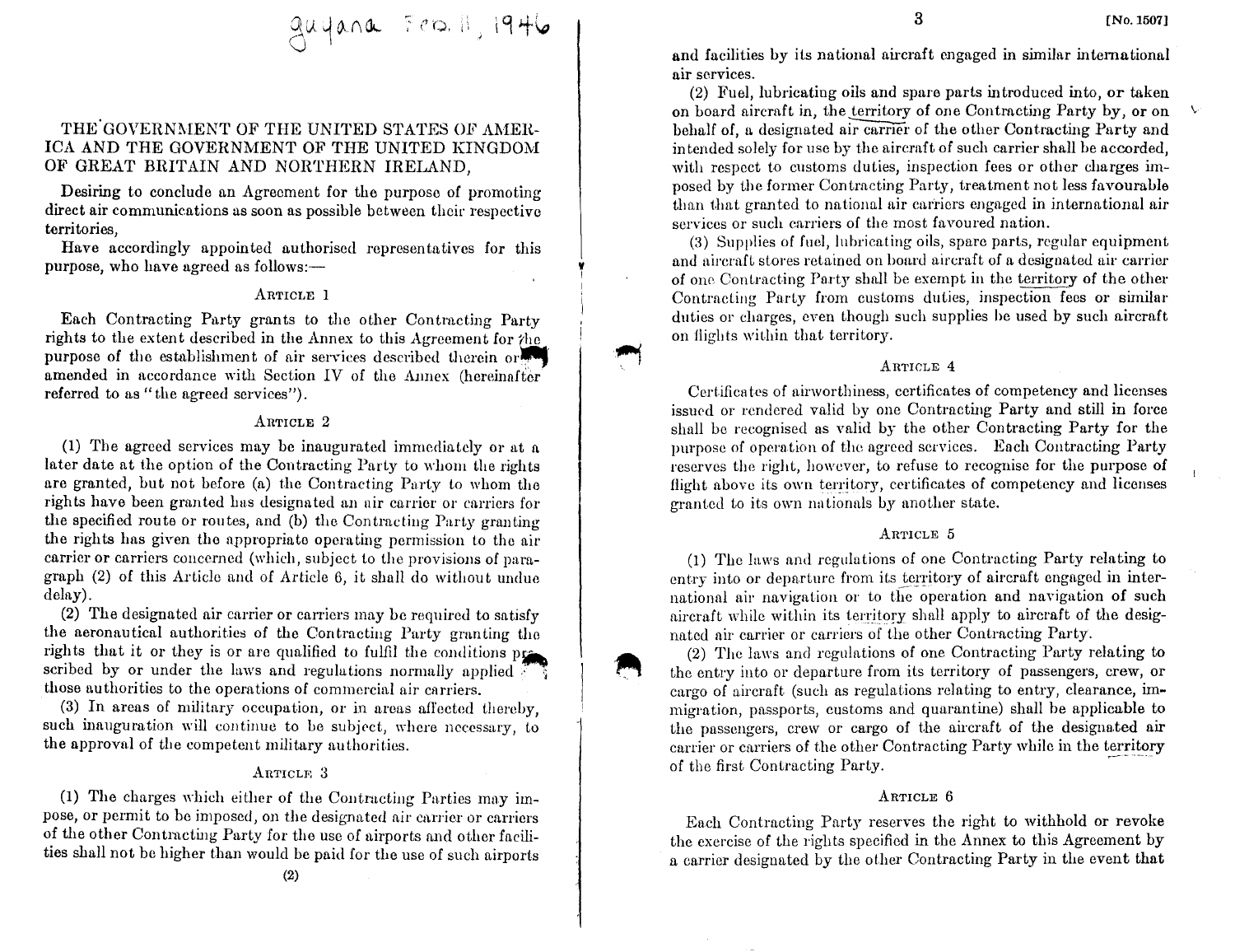1450, 40033

it is not satisfied that substantial ownership and effective control of such carrier are vested in nationals of either Contracting Party, or in case of failure by that carrier to comply with the laws and regulations referred to in Article 5 hereof, or otherwise to fulfil the conditions under which the rights are granted in accordance with this Agreement and its Annex.

### ARTICLE 7

This Agreement shall be registered with the Provisional International Civil Aviation Organisation set up by the Interim Agreement on International Civil Aviation signed at Chicago on December 7, 1944.[1]

#### ARTICLE 8

Except as otherwise provided in this Agreement or its Annex, if either of the Contracting Parties considers it desirable to modify the terms of the Annex to this Agreement, it may request consultation between the aeronautical authorities of both Contracting Parties, such consultation to begin within a period of sixty days from the date of the request. When these authorities agree on modifications to the Annex, these modifications will come into effect when they have been confirmed by an Exchange of Notes through the diplomatic channel.

#### ARTICLE 9

Except as otherwise provided in this Agreement or in its Annex, any dispute between the Contracting Parties relating to the interpretation or application of this Agreement or its Annex which cannot be settled through consultation shall be referred for an advisory report to the Interim Council of the Provisional International Civil Aviation Organisation (in accordance with the provisions of Article III Section 6 (8) of the Interim Agreement on International Civil Aviation signed at Chicago on December 7, 1944) or its successor .

#### ARTICLE 10

The terms and conditions of operating rights which may have been granted previously by either Contracting Party to the other Contracting Party or to an air carrier of such other Contracting Party shall not be abrogated by the present Agreement. Except as may be modified by the present Agreement, the general principles of the air navigation arrangement between the two Contracting Parties, which was effected by an Exchange of Notes dated March 28 and April 5, 1935, shall continue in force in so far as they are applicable to scheduled international air services, until otherwise agreed by the Contracting Parties.

I [Executive Agreement Series 469 .1

#### ARTICLE 11

L

If a general multilateral air Convention enters into force in relation to both Contracting Parties, the present Agreement shall be amended so as to conform with the provisions of such Convention.

#### ARTICLE 12

For the purposes of this Agreement. and its Annex, unless the context otherwise requires :

(a) The term "aeronautical authorities" shall mean, in the case of the United States, the Civil Aeronautics Board and any person or body authorised to perform the functions presently exercised by the Board or similar functions, and, in the case of the United Kingdom, the Minister of Civil Aviation for the time being, and any person or body authorised to perform any functions presently exercised by the said Minister or similar functions.

(b) The term "designated air carriers" shall mean the air transport enterprises which the aeronautical authorities of one of the Contracting Parties have notified in writing to the aeronautical authorities of the other Contracting Party as the air carriers designated by it in accordance with Article 2 of this Agreement for the routes specified in such notification.

(c) The term "territory" shall have the meaning assigned to it by Article 2 of the Convention on International Civil Aviation signed at Chicago on December 7, 1944 . [']

(d) The definitions contained in paragraphs (a), (b) and (d) of Article 96 of the Convention on International Civil Aviation signed at. Chicago on December 7, <sup>1944</sup> shall apply .

#### ARTICLE 13

Either Contracting Party may at any time request consultation with the other with a view to initiating any amendments of this Agreement or its Annex which may be desirable in the light of experience. Pending the outcome of such consultation, it shall be open to either Party at any time to give notice to the other of its desire to terminate this  $\bar{A}$ greement. Such notice shall be simultaneously communicated to the Provisional International Civil Aviation Organisation or its successor. If such notice is given, this Agreement shall terminate twelve calendar months after the date of receipt of the notice by the other Contracting Party, unless the notice to terminate is withdrawn by agreement before the expiry of this period. In the absence of acknowledgment of receipt by the other Contracting Party notice shall be deemed to have been received fourteen days

<sup>1</sup>[International Civil Aviation Conference, Chicago, Illinois, November 1 to December 7, 1944, Final Act and Related Documents, pp. 59-86.]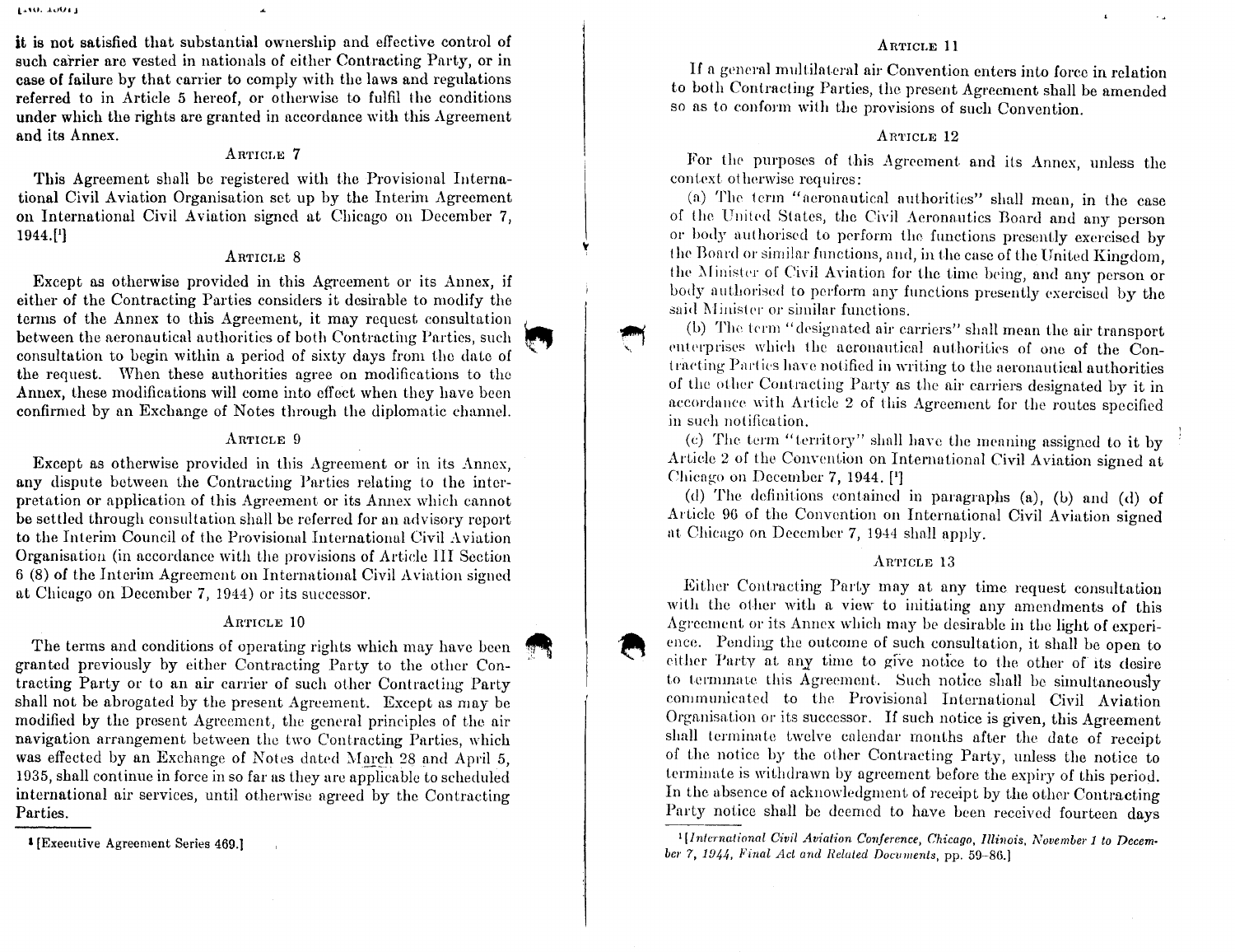after the receipt of the notice by the Provisional International Civil Aviation Organisation or its successor. The same of the notice by the Provisional International Civil The Samme of the notice by the Provisional International Civil The Samme of the notice by the Provisional International Civil The Samme of The Samme of The Samm

6

#### ARTICLE 14

This Agreement, including the provisions of the Annex hereto, will come into force on the day it is signed.

IN WITNESS whereof the undersigned, being duly authorised thereto by their respective Governments, have signed the present Agreement.

DONE in duplicate this eleventh day of February Nineteen-hundredand-forty-six at Bermuda .

For the Government of the United States of America

GEORGE P. BAKER HARLLEE BRANCH STOKELEY W. MORGAN GARRISON NORTON L. WELCH POGUE OSWALD RYAN.

For the Government of the United Kingdom of Great Britain and Northern Ireland

> A . H. SELF W. P. HILDRED W J BIGG. L. J. DUNNETT PETER G. MASEFIELD

#### ANNEX

I

For the purposes of operating air services on the routes specified below in Section III of this Annex or as amended in accordance with Section IV hereof, the designated air carriers of one of the Contracting Parties shall be accorded in the territory of the other Contracting Party the use on the said routes at each of the places specified therein of all the airports (being airports designated for international air services), together with ancillary facilities and rights of transit, of stops for non-traffic purposes and of commercial entry and departure for international traffic in passengers, cargo and mail in full accord and compliance with the principles recited and\_agreed\_in the Final Act of the Conference on Civil Aviation held between the Governments of the United States and of the United Kingdom at Bermuda from Jannary 15 to February 11, 1946, and subject to the provisions of Sections  $\overline{1}$ II and V of this Annex.

II

(a) Rates to he charged by the air carriers of either Contracting Party between points in the territory of the United States and points in the territory of the United Kingdom referred to in this Annex shall be subject to the approval of the Contracting Parties within their respective constitutional powers and obligations. In the event of disagreement the matter in dispute shall be handled as provided below. (b) The Civil Aeronautics Board of the United States having announced its intention to approve the rate conference machinery of the International Air Transport Association (hereinafter called " $IATA$ "), as submitted, for a period of one year beginning in February. 1646, any rate agreements concluded through this machinery during this period and involving United States air carriers will be subject to approval by the Board.

 $\Lambda$ (e) Any new rate proposed by the air carrier or carriers of either Contracting Party shall be filed with the aeronautical authorities of both Contracting Parties at least thirty days before the proposed date of introduction ; provided that this period of thirty days may be reduced in particular cases if so agreed by the aeronautical authorities of both Contracting Parties.

(d) The Contracting Parties hereby agree that where:

(1) during the period of the Board's approval of the IATA rate conference machinery, either any specific rate agreement is not

 $85763 - 46 - 2$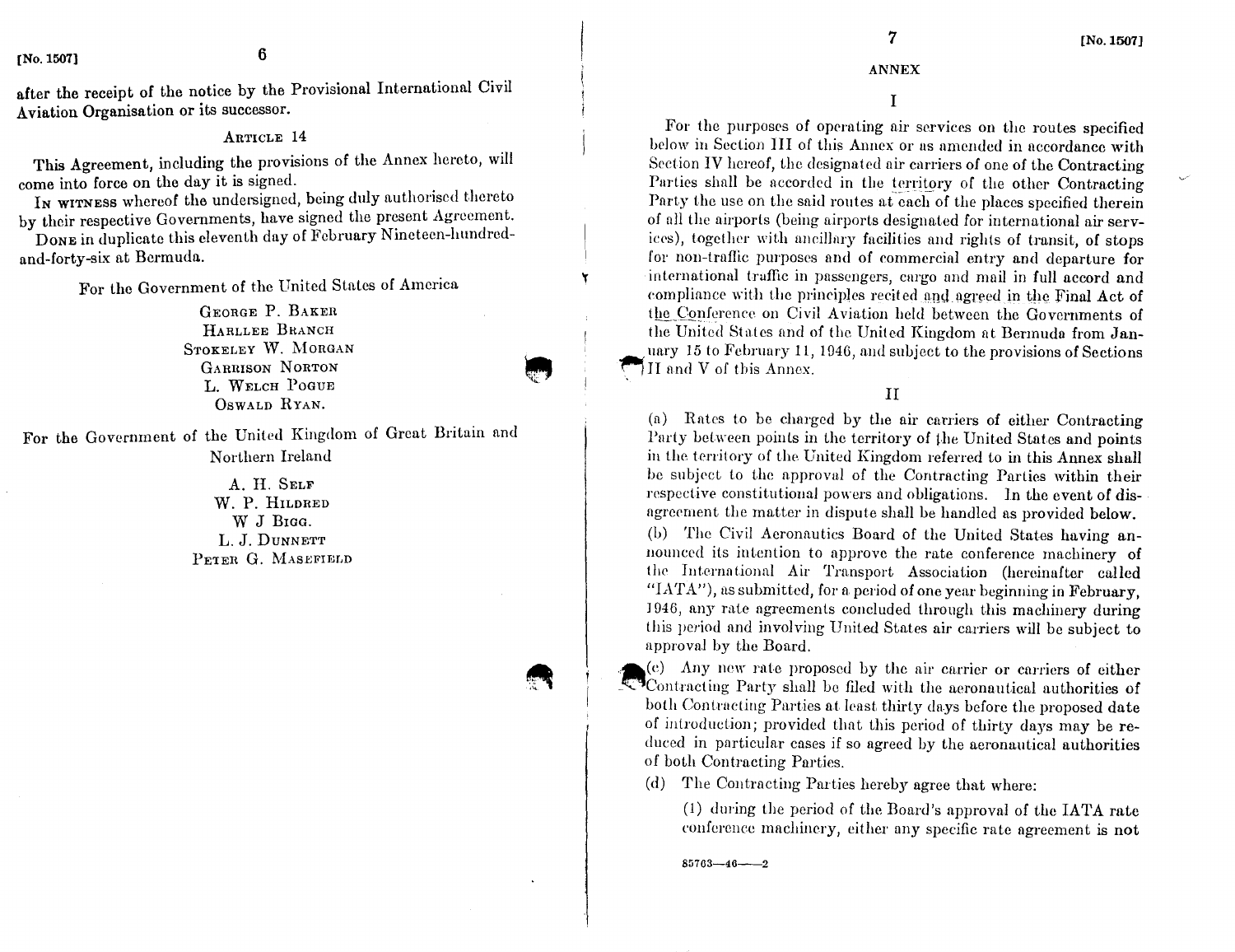approved within a reasonable time by either Contracting Party or a conference of IATA is unable to agree on a rate, or

 $(2)$  at any time no IATA machinery is applicable, or

(3) either Contracting Party at any time withdraws or fails to renew its approval of that part of the IATA rate conference machinery relevant to this provision,

the procedure described in paragraphs (e), (f) and (g) hereof shall apply.

(e) In the event that power is conferred by law upon the aeronautical authorities of the United States to fix fair and economic rates for the transport of persons and property by air on international services and to suspend proposed rates in a manner comparable to that in which the Civil Aeronautics Board at present is empowered to act with respect to such rates for the transport of persons and property by air within the United States, each of the Contracting Parties shall , thereafter exercise its authority in such manner as to prevent any rate or rates proposed by one of its carriers for services from the territory of one Contracting Party to a point or points in the territory of the other Contracting Party from becoming effective, if, in the judgment of the aeronautical authorities of the Contracting Party whose air carrier or carriers is or are proposing such rate, that rate is unfair or uneconomic. If one of the Contracting Parties on receipt of the notification referred to in paragraph (c) above is dissatisfied with the new rate proposed by the air carrier or carriers of the other Contracting Party, it shall so notify the other Contracting Party prior to the expiry of the first fifteen of the thirty days referred to, and the Contracting Parties shall endeavour to reach agreement on the appropriate rate. In the event that such agreement is reached each Contracting Party will exercise its statutory powers to give effect to such agreement. If agreement has not been reached at the end of the thirty day period referred to in paragraph (c) above, the proposed rate may, unless the aeronautical authorities of the country. of the air carrier concerned see fit to suspend its operation, go into effect provisionally pending the settlement of any dispute in accordance with the procedure outlined in paragraph (g) below.

(f) Prior to the time when such power may be conferred by law upon the aeronautical authorities of the United States, if one of the Contracting Parties is dissatisfied with any new rate proposed by the air carrier or carriers of either Contracting Party for services from the territory of one Contracting Party to a point or points in the territory of the other Contracting Party, it shall so notify the other prior to the expiry of the first fifteen of the thirty day period referred

(No. 1507)<br>
9 [No. 1507]<br>
8 to in paragraph (c) above, and the Contracting Parties shall endeavour<br>
19 approved within a reasonable time by either Contracting Party<br>
19 agreement on the appropriate rate. In the event that to in paragraph (c) above, and the Contracting Parties shall endeavour to reach agreement on the appropriate rate . In the event that such agreement is reached each Contracting Party will use its best efforts to cause such agreed rate to be put into effect by its air carrier or carriers. It is recognised that if no such agreement can be reached prior to the expiry of such thirty days, the Contracting Party raising the objection to the rate may take such steps as it may consider necessary to prevent the inauguration or continuation of the service in question at the rate complained of.

> (g) When in any case under paragraphs (e) and (f) above the aeronautical authorities of the two Contracting Parties cannot agree within a reasonable time upon the appropriate rate after consultation initiated by the complaint of one Contracting Party concerning the proposed rate or an existing rate of the air carrier or carriers of the other Contracting Party, upon the request of either, both Contracting Parties shall submit the question to the Provisional International Civil Aviation Organisation or to its successor for an advisory report, and each Party will use its best efforts under the powers available to it to put into effect the opinion expressed in such report.

> (h) The rates to be agreed in accordance with the above paragraphs shall be fixed at reasonable levels, due regard being paid to all relevant factors, such as cost of operation, reasonable profit and the rates charged by any other air carriers .

> (j) The Executive Branch of the Government of the United States agrees to use its best efforts to secure legislation empowering the aeronautical authorities of the United States to fix fair and economic rates for the transport of persons and property by air on international services and to suspend proposed rates in a manner comparable to that in which the Civil Aeronautics Board at present is empowered to act with respect to such rates for the transport of persons and property by air within the United States.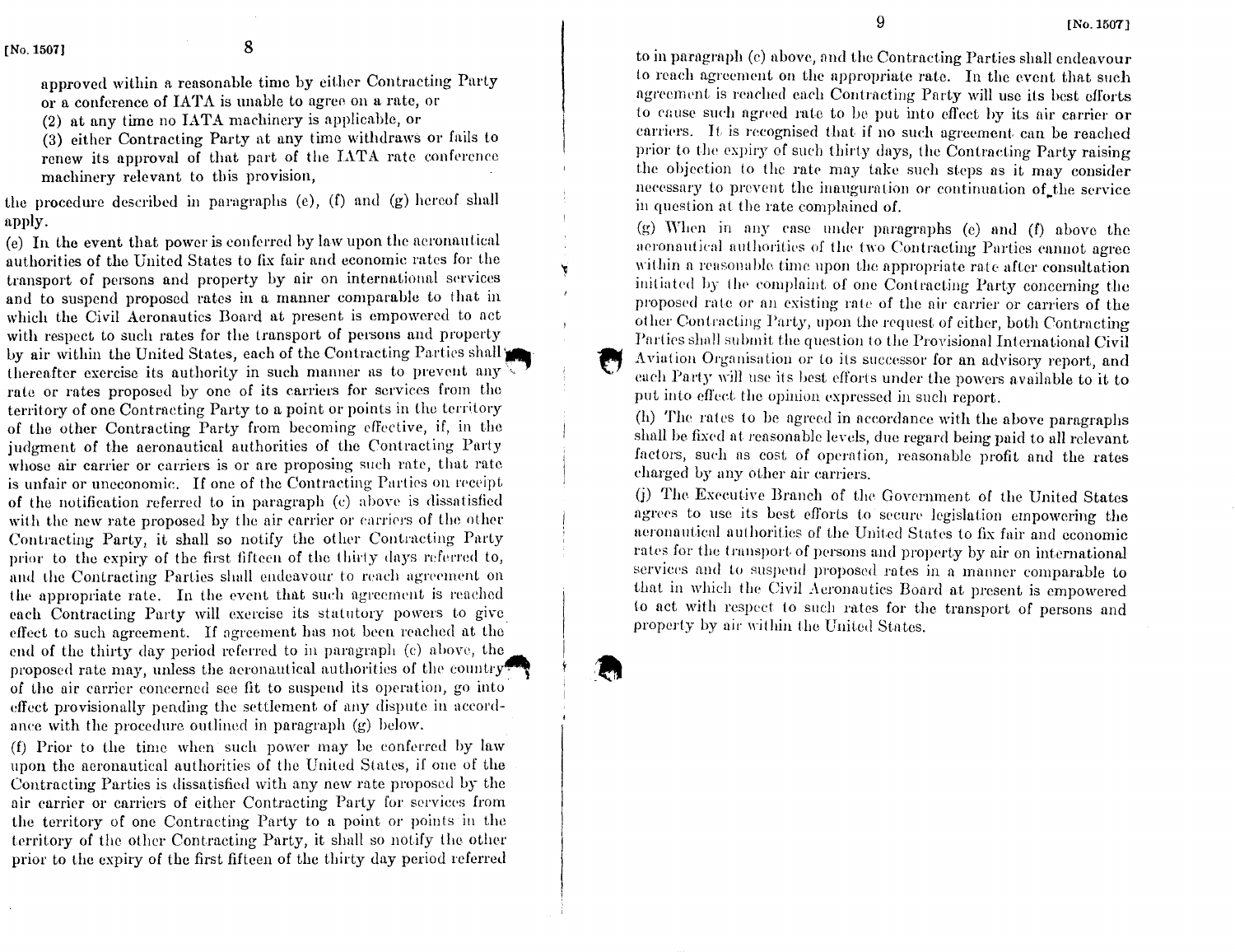approved within a reasonable time by either Contracting Party or a conference of IATA is unable to agree on a rate, or

(2) at any time no IATA machinery is applicable, or

(3) either Contracting Party at any time withdraws or fails to renew its approval of that part of the IATA rate conference machinery relevant to this provision,

 $\overline{\mathbf{y}}$ 

the procedure described in paragraphs (e), (f) and (g) hereof shall apply.

(e) In the event that power is conferred by law upon the aeronautical authorities of the United States to fix fair and economic rates for the transport of persons and property by air on international services and to suspend proposed rates in a manner comparable to that in which the Civil Aeronautics Board at present is empowered to act with respect to such rates for the transport of persons and property by air within the United States, each of the Contracting Parties shall' thereafter exercise its authority in such manner as to prevent any  $\mathbb{R}^n$ rate or rates proposed by one of its carriers for services from the territory of one Contracting Party to a point or points in the territory of the other Contracting Party from becoming effective, if, in the judgment of the aeronautical authorities of the Contracting Party whose air carrier or carriers is or are proposing such rate, that rate is unfair or uneconomic. If one of the Contracting Parties on receipt of the notification referred to in paragraph (c) above is dissatisfied with the new rate proposed by the air carrier or carriers of the other Contracting Party, it shall so notify the other Contracting Party prior to the expiry of the first fifteen of the thirty days referred to, and the Contracting Parties shall endeavour to reach agreement on the appropriate rate. In the event that such agreement is reached each Contracting Party will exercise its statutory powers to give effect to such agreement. If agreement has not been reached at the end of the thirty day period referred to in paragraph (c) above, the proposed rate may, unless the aeronautical authorities of the country, of the air carrier concerned see fit to suspend its operation, go into effect provisionally pending the settlement of any dispute in accordance with the procedure outlined in paragraph (g) below.

(f) Prior to the time when such power may be conferred by law upon the aeronautical authorities of the United States, if one of the Contracting Parties is dissatisfied with any new rate proposed by the air carrier or carriers of either Contracting Party for services from the territory of one Contracting Party to a point or points in the territory of the other Contracting Party, it shall so notify the other prior to the expiry of the first fifteen of the thirty day period referred

(No. 1507)<br>
8 [No. 1507]<br>
8 comparagraph (c) above, and the Contracting Parties shall endeavour<br>
supproved within a reasonable time by either Contracting Party<br>
19 comparagraph (c) above, and the Contracting Parties shall to in paragraph (c) above, and the Contracting Parties shall endeavour to reach agreement on the appropriate rate . In the event that such agreement is reached each Contracting Party will use its best efforts to cause such agreed rate to be put into effect by its air carrier or carriers. It is recognised that if no such agreement can be reached prior to the expiry of such thirty days, the Contracting Party raising the objection to the rate may take such steps as it may consider necessary to prevent the inauguration or continuation of the service in question at the rate complained of.

> (g) When in any case under paragraphs (e) and (f) above the aeronautical authorities of the two Contracting Parties cannot agree within a reasonable time upon the appropriate rate after consultation initiated by the complaint of one Contracting Party concerning the proposed rate or an existing rate of the air carrier or carriers of the other Contracting Party, upon the request of either, both Contracting Parties shall submit the question to the Provisional International Civil Aviation Organisation or to its successor for an advisory report, and each Party will use its best efforts under the powers available to it to put into effect the opinion expressed in such report.

> (h) The rates to be agreed in accordance with the above paragraphs shall be fixed at reasonable levels, due regard being paid to all relevant factors, such as cost of operation, reasonable profit and the rates charged by any other air carriers.

> (j) The Executive Branch of the Government of the United States agrees to use its best, efforts to secure legislation empowering the aeronautical authorities of the United States to fix fair and economic rates for the transport of persons and property by air on international services and to suspend proposed rates in a manner comparable to that in which the Civil Aeronautics Board at present is empowered to act with respect to such rates for the transport of persons and property by air within the United States.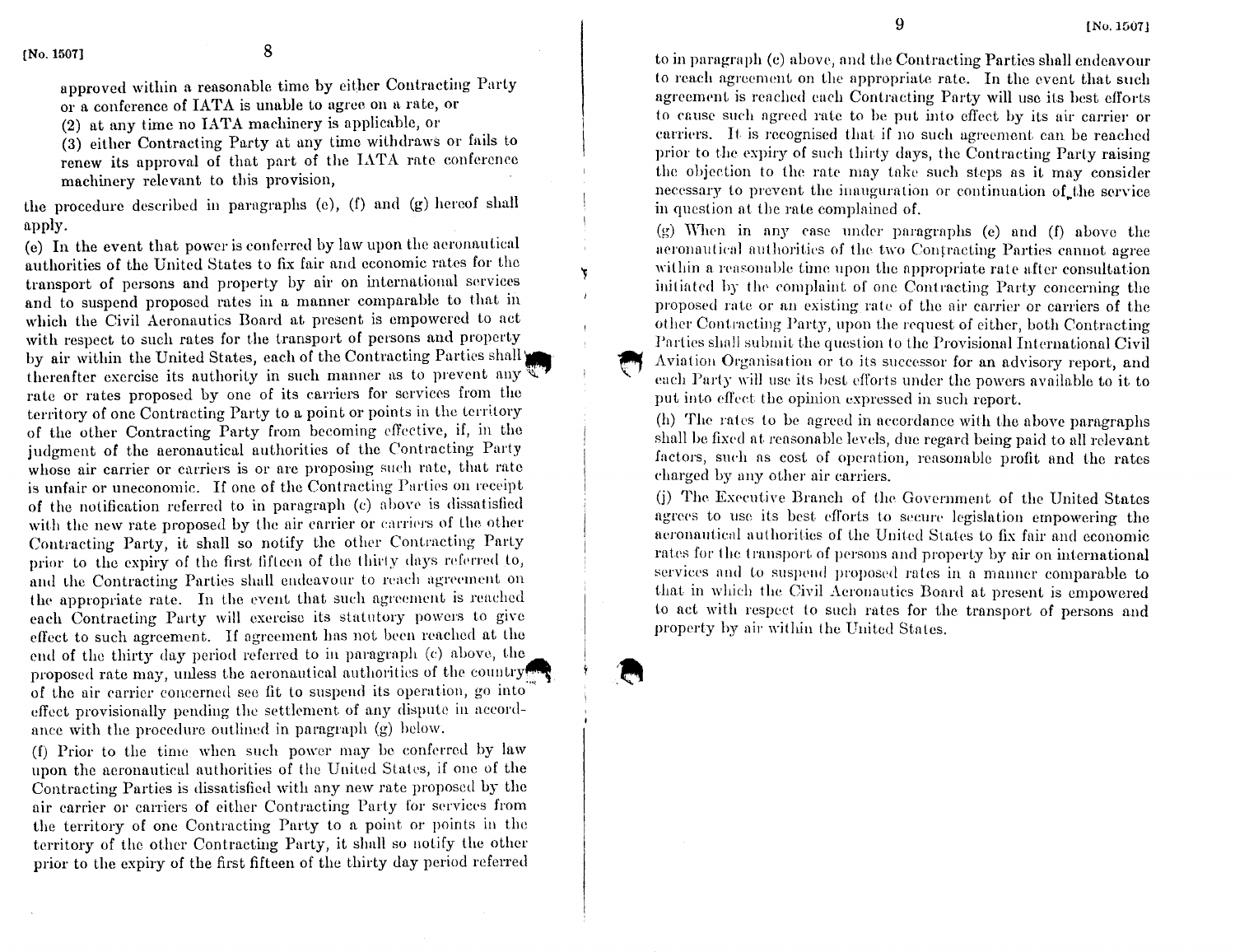[No. 1507]  $[No. 1507]$  $[No. 1507]$ 

# (a) ROUTES TO BE SERVED BY AIR CARRIERS OF THE UNITED KINGDOM  $[No. 1507]$

| [No. 1507]                                                                             | 10                                                                                                                                                          | Le choi<br>√ेकी                                                                        |                                                                                                                                                 |    |  |                                                                                                      | (b) ROUTES TO BE SERVED BY AIR CARRIERS OF THE UNITED STATES                           | 11                                                                                                                                               |                                                                                                                                                                                                     | [No. 1507]                                                                                                                                                                                                                             |
|----------------------------------------------------------------------------------------|-------------------------------------------------------------------------------------------------------------------------------------------------------------|----------------------------------------------------------------------------------------|-------------------------------------------------------------------------------------------------------------------------------------------------|----|--|------------------------------------------------------------------------------------------------------|----------------------------------------------------------------------------------------|--------------------------------------------------------------------------------------------------------------------------------------------------|-----------------------------------------------------------------------------------------------------------------------------------------------------------------------------------------------------|----------------------------------------------------------------------------------------------------------------------------------------------------------------------------------------------------------------------------------------|
| (a) ROUTES TO BE SERVED BY AIR CARRIERS OF THE UNITED KINGDOM                          | III                                                                                                                                                         | (In both directions; stops for non-traffic purposes omitted)                           |                                                                                                                                                 |    |  |                                                                                                      | POINT OF<br>DEPARTURE                                                                  | (In both directions; stops for non-traffic purposes omitted)<br><b>INTERMEDIATE</b><br>POINTS<br>(Any one or more of the (Any one or more of the | DESTINATION IN<br>U. K. TERRITORY<br>(Any one or more of the                                                                                                                                        | POINTS BEYOND<br>(Any one or more of the                                                                                                                                                                                               |
| POINT OF<br>DEPARTURE<br>(Any one or more of the (Any one or more of the<br>following) | INTERMEDIATE<br>POINTS<br>following, if desired)                                                                                                            | DESTINATION IN<br>U. S. TERRITORY<br>(Any one or more of the<br>following, if desired) | POINTS BEYOND<br>(Any one or more of the<br>following, if desired)                                                                              | -1 |  | (ollowing)<br>1.*Chicago<br>Detroit<br>Washington<br>Philadelphia<br>New York<br>Boston<br>Baltimore | following, if desired)<br>Gander<br>Greenland<br><b>Iceland</b><br>Shannon             | following, if desired)<br>London<br>Prestwick                                                                                                    | following, if desired)<br>Amsterdam<br>Helsinki<br>Copenhagen<br>Stavanger<br>Oslo<br>Stockholm<br>Warsaw<br><b>Berlin</b><br>Frankfurt<br>Moscow<br>Leningrad<br>Points in the<br>Baltic countries |                                                                                                                                                                                                                                        |
| 1. London                                                                              |                                                                                                                                                             | New York                                                                               | San Francisco and<br>the points on<br>Route 7.                                                                                                  |    |  |                                                                                                      |                                                                                        |                                                                                                                                                  |                                                                                                                                                                                                     |                                                                                                                                                                                                                                        |
| 2. London<br>Prestwick                                                                 | Shannon<br>Iceland<br>Azores<br><b>Bermuda</b><br>Gander<br>Montreal                                                                                        | New York<br>Chicago<br>Detroit<br>Philadelphia<br>Washington<br>Baltimore<br>Boston    |                                                                                                                                                 |    |  |                                                                                                      |                                                                                        |                                                                                                                                                  |                                                                                                                                                                                                     |                                                                                                                                                                                                                                        |
| 3.*London<br>Prestwick                                                                 | Shannon<br>Iceland<br>Azores<br>Bermuda<br>Gander<br>Montreal                                                                                               | New York                                                                               | (a) New Orleans<br>Mexico City<br>Cuba<br>(b)<br>Jamaica<br>Panama<br>A<br>point in<br>Colombia<br>point in<br>A<br>Ecuador<br>Lima<br>Santiago |    |  |                                                                                                      | 2.*New York<br>Chicago<br>Philadelphia<br>Baltimore<br>Washington<br>Boston<br>Detroit | Gander<br>Greenland<br>Iceland<br>Shannon                                                                                                        | London<br>Prestwick                                                                                                                                                                                 | <b>Brussels</b><br>Munich<br>Prague<br>Vienna<br><b>Budapest</b><br>Belgrade<br>Bucharest<br>Istanbul<br>Ankara<br>A point in Iran<br>Beirut<br>A point in Syria<br>A point in Iraq<br>A point in Af-<br>ghanistan<br>Karachi<br>Delhi |
| 4. Bermuda                                                                             |                                                                                                                                                             | Baltimore<br>Washington<br>New York                                                    | Montreal                                                                                                                                        |    |  |                                                                                                      |                                                                                        |                                                                                                                                                  |                                                                                                                                                                                                     |                                                                                                                                                                                                                                        |
| 5.*Trinidad<br>British Guiana<br>Jamaica<br>British Honduras St. Vincent               | Tobago<br><b>Barbados</b><br>Grenada<br>St. Lucia<br>Antigua<br>St. Kitts<br>St. Thomas<br>San Juan<br>Ciudad Trujillo<br>Port au Prince<br>Jamaica<br>Cuba | Miami                                                                                  |                                                                                                                                                 |    |  |                                                                                                      | 3.*Chicago<br>Detroit<br>Washington<br>New York<br>Boston<br>Baltimore<br>Philadelphia | $\operatorname{Gander}$<br>Shannon<br>Greenland<br>Iceland<br>Paris<br>A point in<br>Switzerland<br>Rome<br>Athens<br>Cairo                      | Lydda                                                                                                                                                                                               | Calcutta<br>A point in Ira  <br>Dhahran<br>Bombay<br>Calcutta<br>A point in Bur a<br>A point in Sia<br>A point or posts<br>in Indo-Chi<br>A point or points<br>in China                                                                |
|                                                                                        | Nassau<br>Bermuda                                                                                                                                           |                                                                                        |                                                                                                                                                 |    |  |                                                                                                      | 4. Chicago<br>Detroit<br>Washington                                                    | Gander<br>Azores<br>Lisbon                                                                                                                       | Lydda<br>(b)                                                                                                                                                                                        | From Lydda<br><b>to</b><br>points be<br>-id<br>as describe<br>in<br>Route 3.                                                                                                                                                           |
| 6. Nassau<br>Cat Cav                                                                   |                                                                                                                                                             | Miami<br>Palm Beach                                                                    |                                                                                                                                                 |    |  |                                                                                                      | New York<br><b>Boston</b><br>Baltimore                                                 | (a)                                                                                                                                              |                                                                                                                                                                                                     |                                                                                                                                                                                                                                        |
| 7. Singapore<br>Hong Kong                                                              | Manila<br>Guam<br>Wake<br>Midway<br>Honolulu                                                                                                                | San Francisco                                                                          |                                                                                                                                                 |    |  | Philadelphia                                                                                         | Madrid<br>Algiers<br>Tunis<br>Rome<br>Tripoli<br>Athens<br>Benghazi Cairo<br>Cairo     |                                                                                                                                                  |                                                                                                                                                                                                     |                                                                                                                                                                                                                                        |

\*Notice will be given b the aeronautical authorities of the United Kingdom to the aeronautical author thes of the United States of the route service patterns according to which services will be inaugurated<br>On these routes.  $\mathbf{r}$ 

y the aeronautical authorities of the United Kingdom to the aeronautical author-<br>It its of the United Kingdom of the route service patterns according to which services, will be inaugu in the<br>It is of the United Kingdom of op theso routes,

 $\cdot$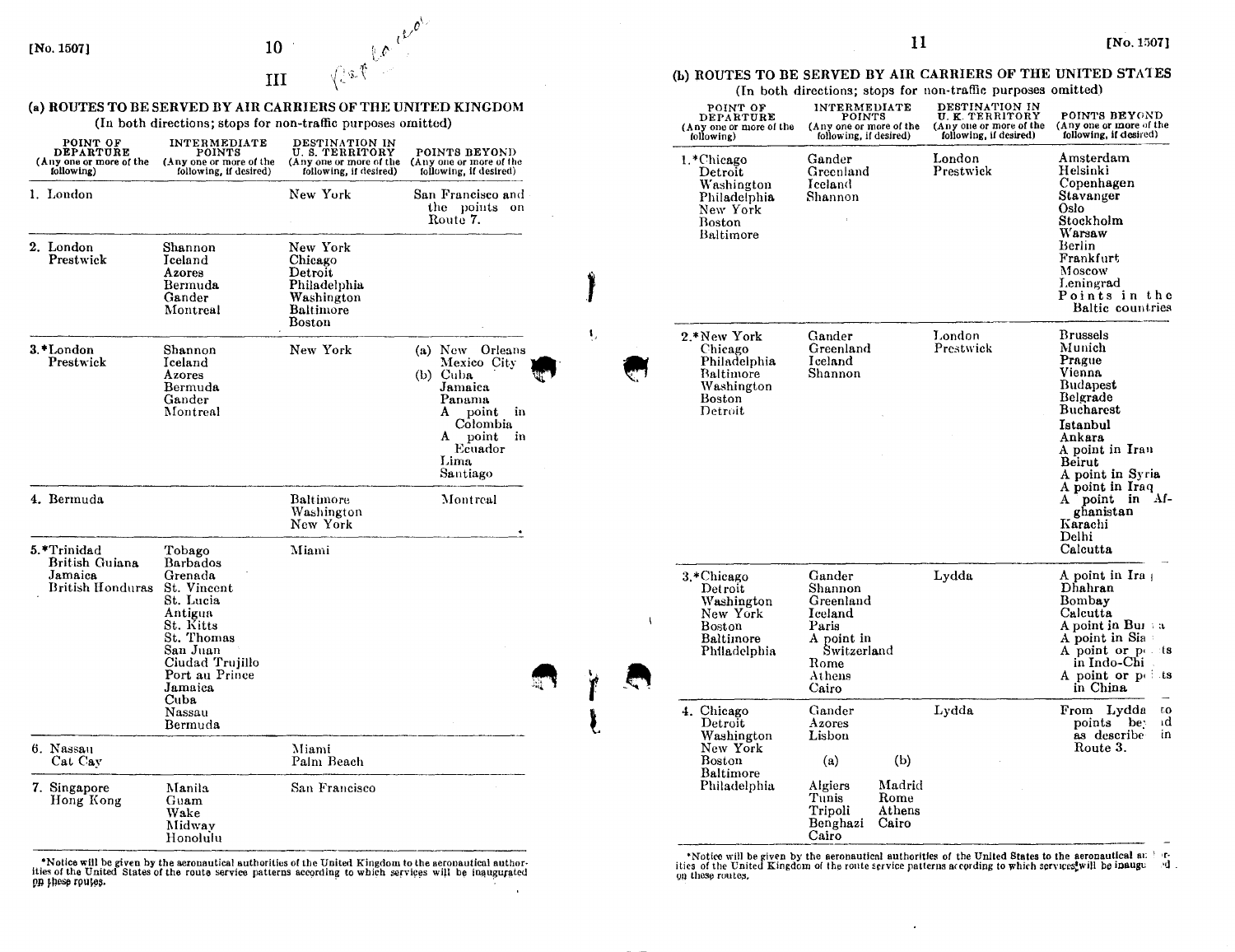

rivative will be given by the aeronautical authorities of the United States to the aeronautical authorities<br>of the United Kingdom of the route service patterns according to which services will be inaugurated on the contrac

Ascension Is-Monrovialand POINT OF<br>DEPARTURE DEPARTURE (A ny one or more of the following) INTERMEDIATE POINTS (Any one or more of the . ionowing, it desired); DESTINATION IN U. K. LENNITORY<br>Any one or more of the (Any one or more of the following, it desired) POINTS BEYOND (Any one or more of the ;following, if desired) Leopoldville 13. New York (a) Azores Accra or Lagos (a) Azores Accra or Lagos Johannesburg (b) San Juan Monrovia Trinidad British Guiana Belem Natal

13

#### IV

(a) Amendments made by either Contracting Party to the routes described in Section III of this Annex which change the points served in the territory of the other Contracting Party will be made only after consultation in accordance with the provisions of Article 8 of this Agreement.

(b) Other route changes desired by either Contracting Party may he made and put into effect at any time, prompt notice to that effect being given by the aeronautical authorities of the Contracting Party concerned to the aeronautical authorities of the other Contracting Party. If such other Contracting Party finds that, having regard to flue principles set forth in paragraph (6) of the Final Act of the Conference referred to in Section I of this Annex, the interests of its air carrier or carriers are prejudiced by the carriage by the air carrier or carriers of the first Contracting Party of traffic between the territory of the second Contracting Party and the new point in the territory of a third country it shall so inform the first Contracting Party. If agreement cannot be reached by consultation between the Contracting Parties, it shall be open to the Contracting Party whose air carrier or carriers is or'are affected to invoke the provisions of Article 9 of this Agreement.

 $(\epsilon)$  The Contracting Parties will, as soon as possible after the execulion of this Agreement and from time to time thereafter, exchange information concerning the authorisations extended to their respective designated air carriers to render service to, through and from the territory of the other Contracting Party. This will include copies of current certificates and authorisations for service on the routes which are the subject of this Agreement, and for the future such new certificates and authorisations as may be issued, together with amend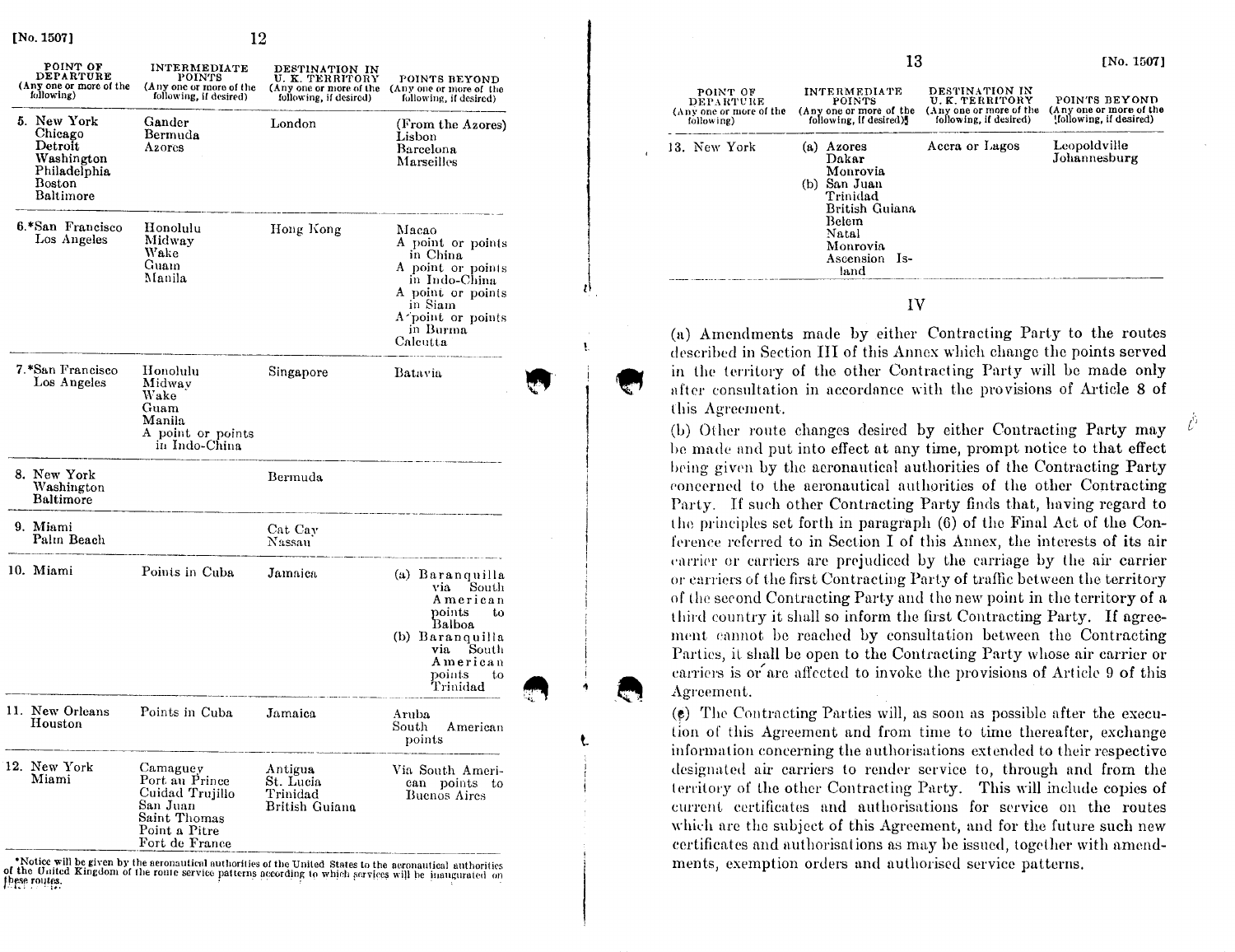V

(a) Where the onward carriage of traffic by an aircraft of different size from that employed on the earlier stage of the same route (hereinafter referred to as "change of gauge") is justified by reason of economy of operation, such change of gauge at a point in the territory of the United Kingdom or the territory of the United States shall not be made in violation of the principles set forth in the Final Act of the Conference on Civil Aviation held at Bermuda from January 15 to February 11, 1946 and, in particular, shall be subject to there being an adequate volume of through traffic.

(b) Where a change of gauge is made at a point in the territory of the United Kingdom or in the territory of the United States, the smaller aircraft will operate only in connection with the larger aircraft arriving at the point of change, so as to provide a connecting service which will thus normally wait on the arrival of the larger aircraft, for the primary purpose of carrying onward those passengers who have travelled to United Kingdom or United States territory in the larger aircraft to their ultimate destination in the smaller aircraft. Where there are vacancies in the smaller aircraft such vacancies may be filled with passengers from United Kingdom or United States territory respectively. It is understood however that the capacity of the smaller aircraft shall be determined with primary reference to the traffic travelling in the larger aircraft normally requiring to be carried onward. IN. 15071 14<br>
V<br>
(a) Where the onward carriage of traffic by an air<br>
size from that employed on the earlier stage of the san<br>
after referred to as "change of gauge") is justified by re<br>
of operation, such change of gauge" [No. 1567]  $\blacksquare$  The language of traffic by an size from that employed on the earlier stage of the star referred to as "change of gauge") is justified by an size from that employed on the earlier stage of the star of ope [No. 1507]  $$\tt U$$ <br>
(a) Where the onward carringe of traffic by an a<br>
size from that employed on the earlier stage of the safer referred to as "change of gauge") is justified by the safety of the safet referred to sate tha

(c) It is agreed that the arrangements under any part. of the preceding paragraphs (a) and (b) shall be governed by and in no way restrictive of the standards set forth in paragraph (6) of the Final Act.

| A. H. S. | G. P. B.       |
|----------|----------------|
| WJB.     | H. B.<br>- O R |
| W. P. H. | SM.            |
| L. J. D. | G. N.          |
| P. G. M  | LWP            |
|          |                |

FINAL ACT Or THE CIVIL AVIATION CONFERENCE, HELD AT BERMUDA 15TH JANUARY TO 11TH FEBRUARY, 1946.

#### Bermuda, 11th February, 1946.

THE Governments of the United States of America and of the United Kingdom of Great Britain and Northern Ireland,

Having decided to hold between themselves a Conference on Civil Aviation,

Appointed their respective delegates who are listed below :-

# United States of America .

George P. Baker (Chairman of Delegation). Director. Office of Transport and Communications Policy, Department of State. Harllee Branch, Member, Civil Aeronautics Board.

John D. Hickerson, Deputy Director, Office of European Affairs, Department of State.

Josh B. Lee, Member, Civil Aeronautics Board.

Stokeley W. Morgan, Chief, Aviation Division, Department of State.

George C. Neal, General Counsel, Civil Aeronautics Board . Garrison Norton, Deputy Director, Office of Transport and Communications Policy, Department of State.

L. Welch Pogue, Chairman, Civil Aeronautics Board.

Oswald Ryan, Member, Civil Aeronautics Board.

John Sherman, Liaison Consultant, Civil Aeronautics Board.

# United Kingdom.

Sir Henry Self, K.C.M.G., K.B.E., C.B., (Chairman of Delegation), Director-General designate of Civil Aviation, Ministry of Civil Aviation.

Sir William P. Hildred, Kt., C.B., O.B.E., Director-General of Civil Aviation, Ministry of Civil Aviation.

W. J. Bigg, Colonial Office.

N. J. A. Cheetham, Foreign Office.

L. J. Dunnett, Ministry of Civil Aviation.

Peter G. Masefield, Civil Air Attaché, British Embassy, Washington.

Who met in Bermuda on the 15th January, 1946.

At the first plenary session, Sir Henry Self was elected Chairman of the Conference and the Conference was divided into two Committees. The members of the Committees and of the Sub-Committees, appointed by the respective Chairmen of the Delegations, are listed below:-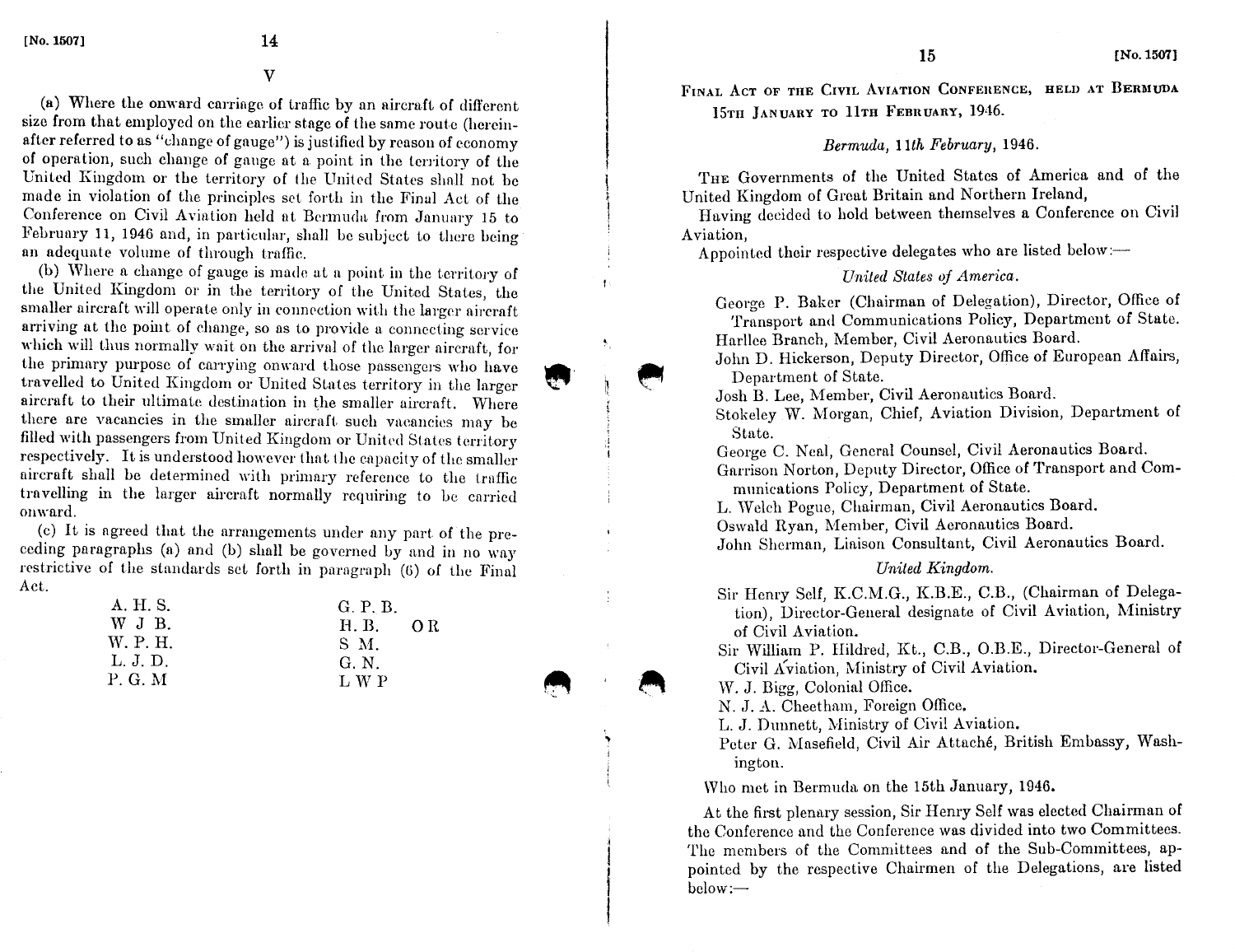COMMITTEE I.

RATES AND TRAFFIC .

Chairman : Sir Henry Self (United Kingdom) . ISON 15071<br>
16<br>
COMMITTEE I.<br>
RATES AND TRAFFIC.<br>
Chairman : Sir Henry Self (United Kingdon<br> *Members:*<br>
United States.<br>
United Kingdom.<br>
Linited Kingdom.

Members :

United States .

Delegates. Delegates.

George P. Baker.<br>Harllee Branch. Josh B . Lee . No. 1507]<br>
COMMITTEE I.<br>
RATES AND TRAFFIC.<br>
Chairman : Sir Henry Self (United Kin<br>
Members:<br>
L'nited States.<br>
L'nited Kinga<br>
Delegates.<br>
Ceorge P. Baker.<br>
George P. Baker.<br>
Sir William Hil<br>
Harllee Branch.<br>
Josh B. Lee.<br> Stokeley W. Morgan. George C. Neal. L. Welch Pogue. Oswald Ryan.  $[No. 1507] \label{thm:2} \begin{tabular}{lcccc} \multicolumn{3}{l}{\textbf{[No. 1507]}} \multicolumn{3}{l}{\textbf{[No. 1507]}} \multicolumn{3}{l}{\textbf{[No. 151]}} \multicolumn{3}{l}{\textbf{[No. 151]}} \multicolumn{3}{l}{\textbf{[No. 151]}} \multicolumn{3}{l}{\textbf{[No. 151]}} \multicolumn{3}{l}{\textbf{[No. 151]}} \multicolumn{3}{l}{\textbf{[No. 151]}} \multicolumn{3}{l}{\textbf{[No.$ 

Advisers .

Colonel S. E. Gates. W. John Kenney. Major-General L. S. Kuter. Livingston Satterthwaite.

Consultants .

Harold Bixby. Terrell Drinkwater. Julius C. Holmes. John Leslie. John E. Slater. James H. Smith, Jun.

SUB-COMMITTEE 1.-POLICY.

Chairman : Sir Henry Self (United Kingdom) .

#### Members:

Delegates .

George P. Baker. Stokeley W. Morgan.<br>L. Welch Pogue. COMMITTEE II. L. `l elcli Pogue .

 $[No. 1507]$   $[No. 1507]$   $[No. 1507]$   $[No. 1507]$ SUB-COMMITTEE 2-DRAFTING.  $Chairman : Stokelev W. Morgan (United States).$ Members :

> Delegate. George C. Neal.

Delegates. L. J . Dunnett.

P. G. Masefield.

Adviser. Colonel S. E. Gates.

Adviser. M E Bathurst

SUB-COMMITTEE 3-ROUTES.

Chairman : L. Welch Pogue (United States) . Members:

AD Hoc.  $Chairman: L. J. Dunnett (United Kingdom).$ 

Delegate.

N. J. A. Cheetham.

# Harllee Branch. Josh B. Lee . Stokeley W. Morgan. George C. Neal. Oswald Ryan. John Sherman.

Delegates.

Advisers .

William Fleming. Colonel S. E. Gates. Major-General L. S. Kuter. Commander S. Jurika. Livingston Satterthwaite. .

Consultants.

Harold Bixby. Terrell Drinkwater. Julius C. Holmes. John Leslie . Delegate. John E. Slater. James H. Smith, Jun.

Delegates .

John D. Hickerson.

Stokeley W. Morgan,

## Delegates.

# W. J. Bigg. N. J. A. Cheetham. L. J . Dunnctt. P. G. Masefield.

### Admsers.

M. E. Bathurst. Major J. R. McCrindle. Vernon Crudge.

Advisers . M. E. Bathurst.

Sir William Ilildred . N. J. A. Cheetham.<br>L. J. Dunnett.

P. G. Masefield

Major J. R. McCrindle.<br>Vernon Crudge.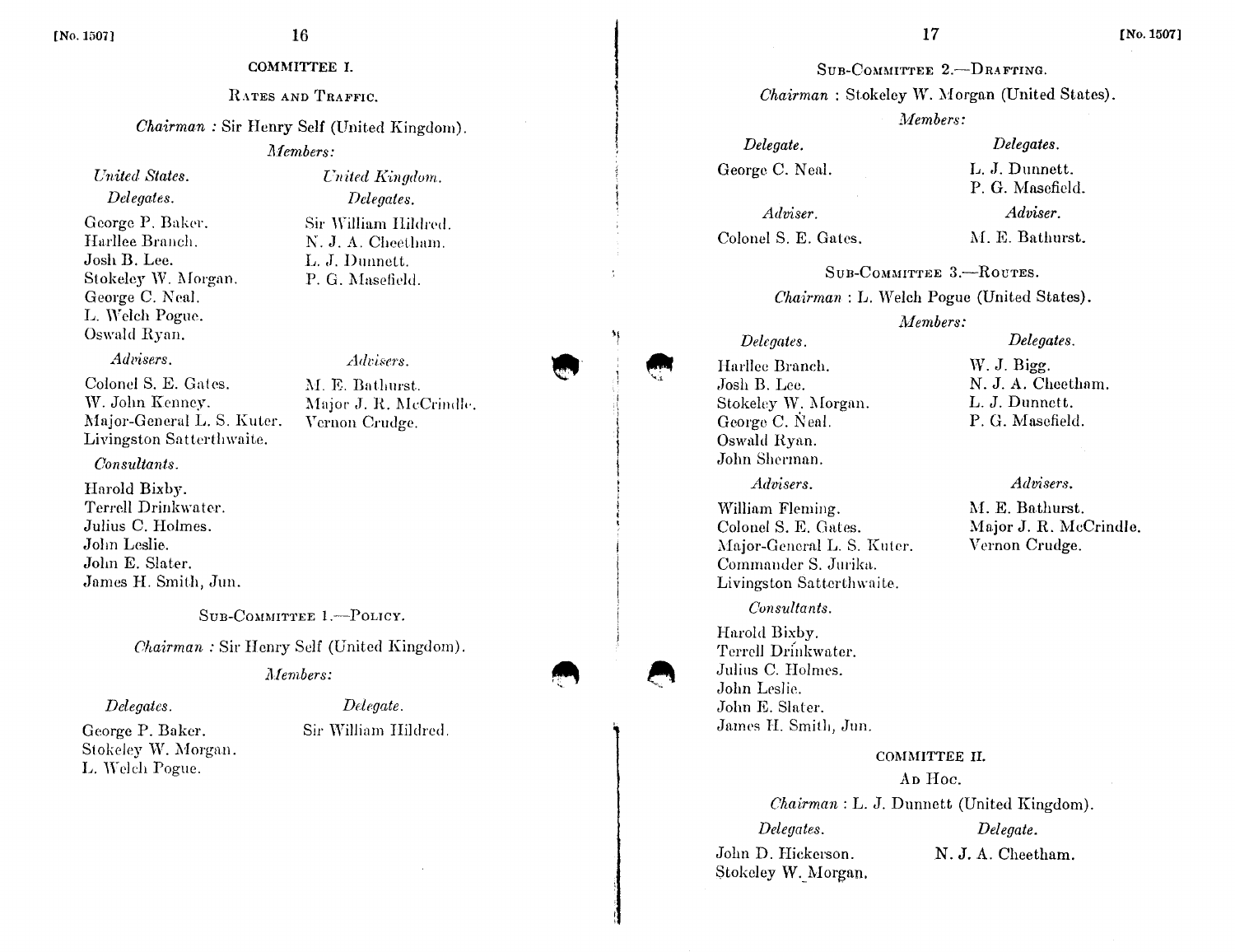$[200, 1507]$ The Final Plenary Session was held on the 11th February, 1946.

As a result of the deliberations of the Conference there was forinulated an Agreement between the Government of the United Kingdom and the Government of the United States relating to air services between their respective territories, and Annex thereto. (Attached hereto as Appendix  $I.$ )[ $'$ ]

The following resolution was adopted : $-$ 

Whereas representatives of the two Governments have met together in Bermuda to discuss Civil Aviation matters outstanding between them and have reached agreement thereon,

Whereas the two Governments have to-day concluded an Agreement relating to air services between their respective territories (hereinafter called "the Agreement"),

And whereas the two Governments have reached agreement on the procedure to be followed in the settlement of other matters in the field of Civil Aviation,

Now therefore the representatives of the two Governments in  $\mathbb{R}^n$ Conference resolve and agree as follows : $-$ 

(1) That the two Governments desire to foster and encourage the widest possible distribution of the benefits of air travel for the general good of mankind at the cheapest rates consistent with sound economic principles; and to stimulate international air travel as a means of promoting friendly understanding and good will among peoples and ensuring as well the many indirect benefits of this new form of transportation to the common welfare of both countries.

(2) That the two Governments reaffirm their adherence to the principles and purposes set out in the preamble to the Convention on International Civil Aviation signed at Chicago on the 7Lh December, 1944.

(3) That the air transport facilities available to the travelling public should bear a close relationship to the requirements of the public for such transport.

(4) That there shall be a fair and equal opportunity for the car riers of the two nations to operate on any route between their respec<sup>-11</sup> tive territories (as defined in the Agreement) covered by the Agreement and its Annex.

(5) That, in the operation by the air carriers of either Government of the trunk services described in the Annex to the Agreement, the interest of the air carriers of the other Government shall be taken into consideration so as not to affect unduly the services which the latter provides on all or part of the same routes.

(6) That it is the understanding of both Governments that services

provided by a designated air carrier under the Agreement and Annex shall retain as their primary objective the provision of capaadequate to the traffic demands between the country of which s air carrier is a national and the country of ultimate destination of traffic. The right to embark or disembark on such services in national traffic destined for and coming from third countries at a po or points on the routes specified in the Annex to the Agreement si be applied in accordance with the general principles of orderly devel ment to which both Governments subscribe and shall be subject the general principle that capacity should be related

- (a) to traffic requirements between the country of origin and countries of destination ;
- $(b)$  to the requirements of through airline operation: and
- $(c)$  to the traffic requirements of the area through which the airl passes after taking account of local and regional services .

(7) That, in so far as the air carrier or carriers of one Governme may be temporarily prevented through difficulties arising from <sup>i</sup> War from taking immediate advantage of the opportunity referm to in paragraph (4) above, the situation shall be reviewed betwe the Governments with the object of facilitating the necessary develc ment, as soon as the air carrier or carriers of the first Government or are in a position increasingly to make their proper contribution the service.

(8) That duly authorised United States civil air carriers will enj non-discriminatory "Two Freedom" privileges and the exercise accordance with the Agreement or any continuing or subsequent agreement ment) of commercial traffic rights at airports located in territory the United Kingdom which have been constructed in whole or in pa with United States funds and are designated for use by internation civil air carriers .

(9) That it is the intention of both Governments that there shou be regular and frequent consultation between their respective aer nautical authorities (as defined in the Agreement) and that the should thereby be close collaboration in the observance of the pri ciples and the implementation of the provisions outlined herein ar in the Agreement and its Annex.

In witness whereof the following Delegates sign the present Fin. Act.

Done at Bermuda the eleventh day of February, 1946 .

A

This Final Act shall be deposited in the Archives of the Goveri ment of the United Kingdom and a certified copy shall be transmitte

 $\cdot$  [Ante p. 1.]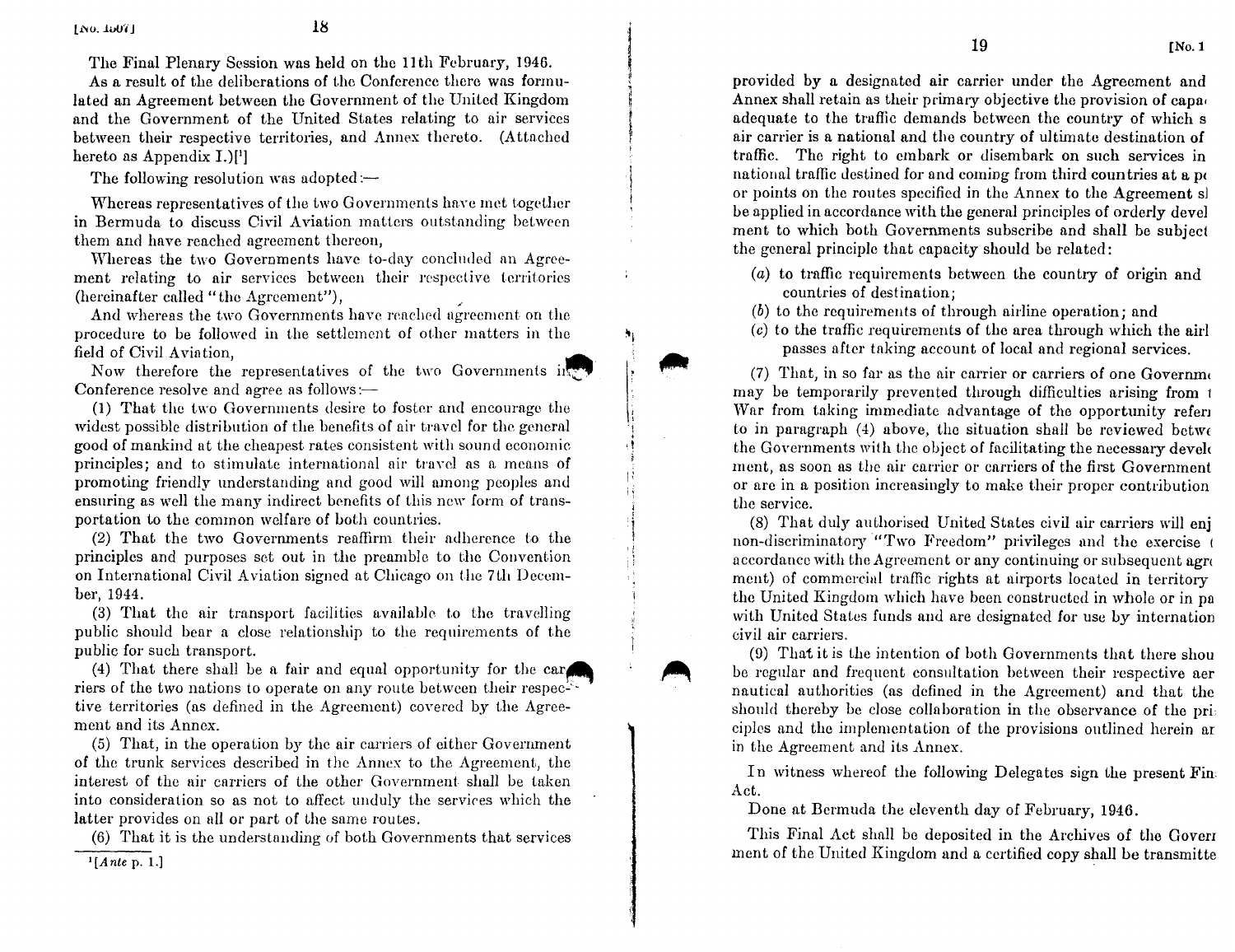by that Government to the Government of the United States of America. No. 1507]<br>by that Govern<br>America.<br>United State No. 1507]<br>by that Gove<br>America.

United States of America.

GEORGE P. BAKER. HARLLEE BRANCH. STOKELEY W. MORGAN. GEORGE C. NEAL. GARRISON NORTON. L. WELCH POGUE. OSWALD RYAN. JOHN SHERMAN.

United Kingdom.  $\mathcal{L}_{\rm{max}}$ A. H. SELF. WM. P. HILDRED. W. J. Bigg. L. J. DUNNETT. PETER G. MASEFIELD.

I

<sup>I</sup> Ut